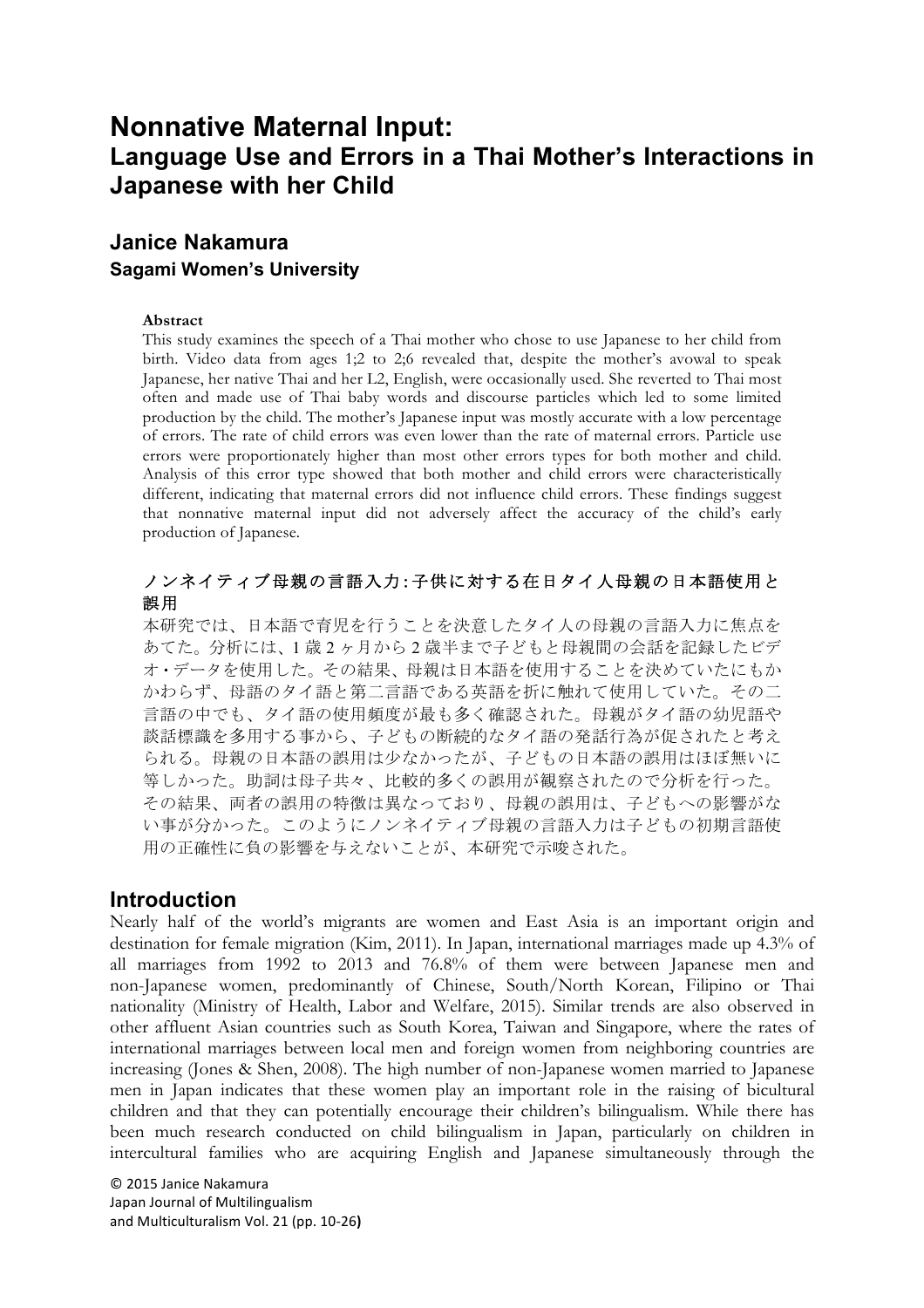implementation of the One-Parent-One-Language (OPOL) policy, not all foreign parents speak their native language to their children. As Yamamoto (2002) suggests, parental perceptions of how society evaluates their type of bilingualism can affect their language use and, consequently, their children's bilingualism. She found that parents who speak a native language other than English generally tend to assess societal perceptions of their bilingualism less positively than those who speak English, and that they often use Japanese as the only medium of communication in the home. Indeed, the Japanese-Thai children in Ishii (2010) and the Japanese-Filipino children in Jabar (2013) were reportedly not taught their mothers' native languages. Furthermore, the children in Yamamoto's (2005) study were rarely addressed in the native language(s) of their Filipino mothers. The alternative to a bilingual policy is a monolingual one where the father's language, i.e. the societal language, is spoken. Nevertheless, migrant mothers' use of the societal language may not be useful for children's language development if they lack proficiency in it (Golberg et al., 2008; Hammer et al., 2009; Paradis, 2011). Given the tendency for migrant mothers to use Japanese and the potential impact of this practice on their children's language development, there is a need to investigate nonnative maternal speech in the Japanese context. This paper examines the speech of a trilingual Thai mother in Japan who had no intention of teaching her native language, Thai, and her L2, English, to her child. The mother attempted to restrict her interactions with her child to primarily Japanese from birth. Based on longitudinal data of mother-child interactions, this study will investigate the extent to which she used Japanese in her actual language practices and the types of errors in her Japanese utterances to determine their impact on her child's early language development.

## **Nonnative Input in Language Development**

The use of a nonnative language to a child is a contentious issue which depends heavily on whether or not it contributes to monolingual or bilingual development. Nonnative speech to support the bilingual development of a child who would otherwise be monolingual is generally encouraged due to both the perceived benefits of bilingualism and the idea that maintaining linguistic diversity at the societal level is desirable. This has been termed as 'elective bilingualism', 'artificial bilingualism' or 'nonnative bilingualism' (Pearson, 2008) and may be practiced by nonnative parents who want their children to acquire a second language. The notion of providing linguistic input in a second or foreign language to a child is ostensibly influenced by the valorization of elite bilingualism (Piller, 2001) and the equating of bilingual parenting with good parenting (King & Fogle, 2006).

A nonnative language is commonly used in bilingual families who practice the Minority Language At Home (ML@H) policy. The nonnative spouse uses the native language of the other spouse to support their children's development in the minority language (e.g. Kennedy & Romo, 2013). It is also observed in OPOL settings where children successfully acquire a language despite receiving input solely from a nonnative-speaking parent. Saunders' (1988) children became active users of German despite receiving nonnative German input exclusively from their Australian father. The English-Japanese bilingual child in Nakamura and Quay (2012) even experienced faster development in English, the language he solely heard from his Malaysian mother, than in the societal language, Japanese. The facts that Saunders was a teacher of German, and that the mother in Nakamura and Quay (2012) had near native English abilities, indicate that the nonnative speaking parents' high level of proficiency in both of these studies contributed towards their children's language development. Without it, parenting in a nonnative language can become a challenging task as Kouritzin (2000) discovered. The Canadian mother-researcher spoke Japanese to her children to support their acquisition of her spouse's native language in Canada. In a commentary of her own childrearing experience, she described how she struggled in reading stories and lacked confidence in offering correct language models to her child presumably because of her limited Japanese proficiency. She also lamented the absence of maternal models of Japanese that can teach her how a loving mother speaks, for example, when stroking her child's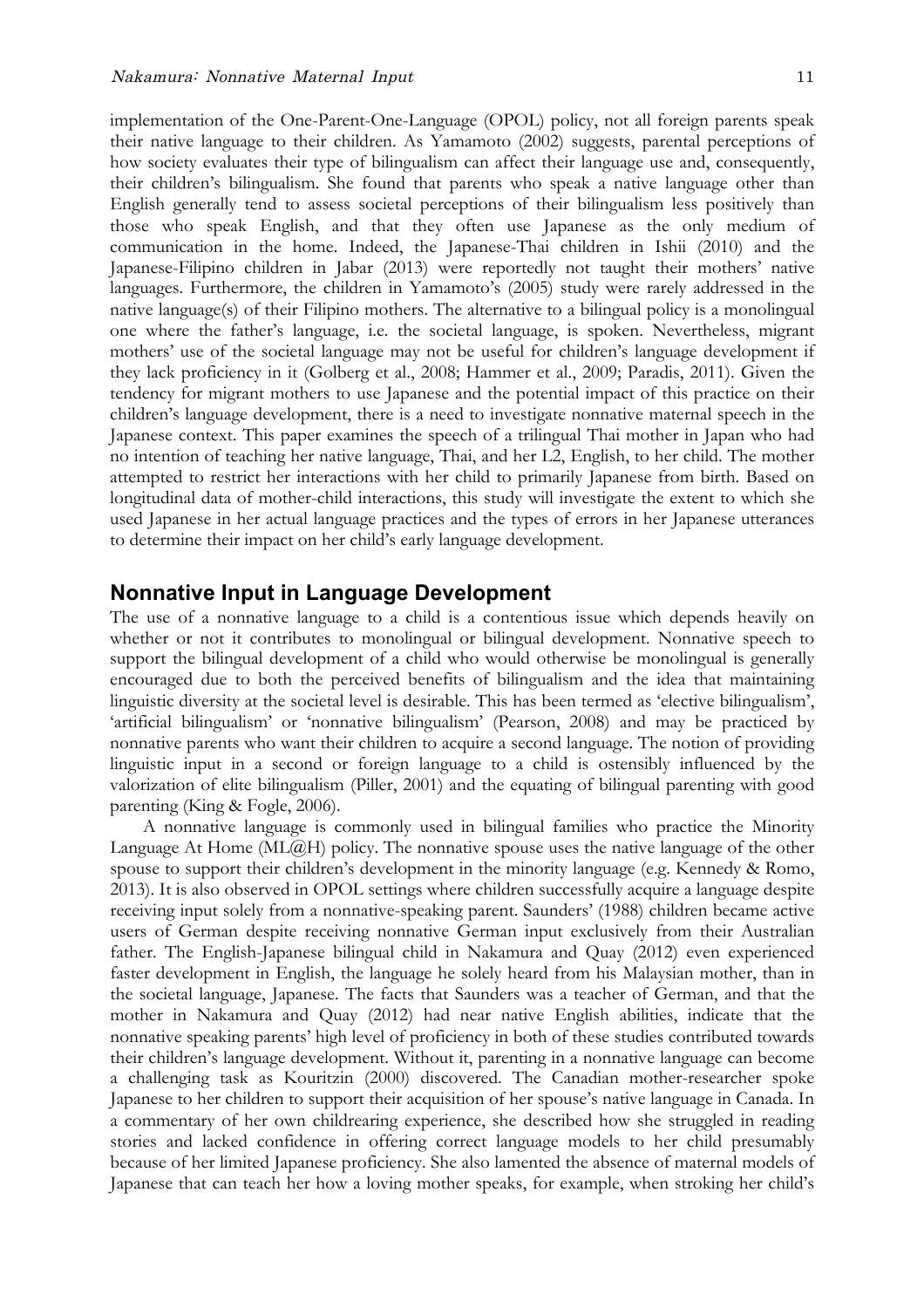hair and wiping away tears. Her difficulties suggest that caregivers need some knowledge of sociocultural norms when raising children in a nonnative language. Kouritzin also expressed concern that she would miss the signs of nonstandard usage or delay because she did not know what normal Japanese development was and that was probably the reason why her children's language development was not clearly explained in her commentary.

Nonnative language use by babysitters and domestic helpers do not seem to have a negative impact on language development possibly because, in a supporting caregiver role, their nonnative input is ancillary to the greater amounts of native input that children receive elsewhere. The trilingual child in Quay (2004) produced the same proportion of standard German constructions with his Chinese babysitter as he did with his German babysitter. Likewise, English listening tests of L2-learning Hong Kong children who had Filipino domestic helpers at home were compared with those who did not by Leung (2012). The results revealed that the exposure to the domestic helpers' Filipino English did not affect the children's ability to listen to American-, British-, and Hong Kong English. In fact, it made them better at listening to Filipino-accented English than children who did not have such exposure.

In contrast to the positive cases of nonnative bilingualism that involved proficient parents and caregivers who play supporting roles, recent North American studies found that, at low levels of fluency, migrant parents' use of English does not have any discernible influence on their children's English skills. Golberg et al. (2008) discovered that the receptive vocabulary and lexical diversity of migrant children learning English as an L2 in Canada were most consistently predicted by their mothers' level of education. Yet, mothers with higher levels of education provided less English input, suggesting that their children's L2 vocabulary learning possibly benefited from their mothers' higher order and nonlanguage specific interactional styles, and L1 vocabulary-building input. In families where mothers had lower levels of education, more English was used despite low fluency, but this did not enhance the children's English vocabulary. In another study by Paradis and Kirova (2014), Canadian-born children did not perform better at narrative tasks than foreign-born children even though they were exposed to more English at home for an extended period of time. Likewise, Hammer et al. (2009) found that greater use of English by Spanish-speaking mothers in the US did not contribute to their bilingual children's English vocabulary and early literacy development in kindergarten and first grade. They theorize that English exposure in school was sufficient for the children to acquire English skills so increased maternal English use made no difference.

In recent studies of migrant families, language development seems to relate to children's linguistic experiences outside the home. Paradis (2011) discovered that it was the length of time spent in a preschool/school program and the richness of children's experiences in English outside school that influenced their English vocabulary and verb morphology scores. Place and Hoff (2011) and Hoff et al. (2014b) also found that it was the portion of input from native speakers that predicted Spanish-English bilingual two-year-olds' English vocabulary and grammatical complexity. These studies suggest that the use of English by non-proficient migrant parents does not particularly help their children. Hammer et al. (2009) postulate that limited linguistic knowledge affects the complexity of parents' speech and their ability to produce well-formed language models in English, resulting in impoverished input. Hoff et al. (2013) demonstrated how native-speaking parents produce richer language than nonnative-speaking parents by using a higher number of word types and longer utterances. The use of English in homes with two Spanish-speaking parents also takes away from the child's development of Spanish without benefitting English development (Hoff et al., 2014a), indicating that it is probably better for migrant parents to use their native languages to avoid minority language decline and loss. In sum, these studies suggest that the qualitative nature of nonnative input affects language acquisition. Children who are exposed to only nonnative input have no difficulty acquiring the language when proficient caregivers can provide input that is sufficiently rich. Nonnative input is less useful when it is provided by caregivers who lack proficiency and it is the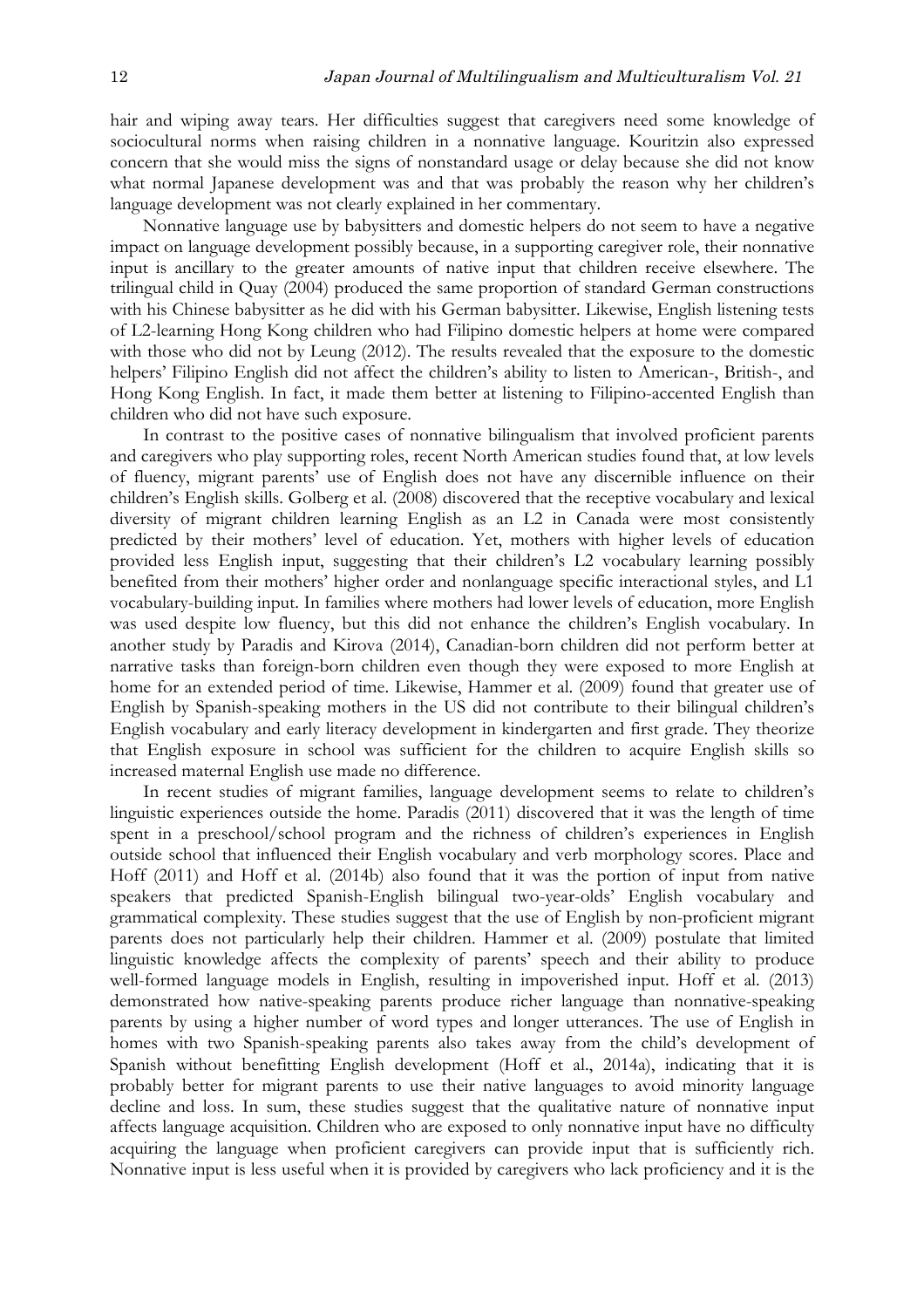## **The Study**

#### Research Questions

Studies of nonnative input have so far investigated children in migrant families who are exposed to both their native language and the societal language at home. There remain, however, several gaps in the existing literature pertaining to parents' efforts to raise their children solely or predominantly in a nonnative language. In Japan, many migrant mothers speak only or mostly Japanese even though it is not their native language (Ishii, 2010; Jabar, 2013; Yamamoto, 2005) and, as previous studies have shown, in instances where the parent's L2 proficiency is low, the benefit to the child's language development is questionable. Specifically, there may be implications from receiving nonnative input in the first three years of life because mothers are usually the primary caregivers. Exposure to native input may be limited at this age because the children have not started attending kindergarten and, in general, spend less time with their working fathers and school-age siblings. Given these potential implications, this paper will examine nonnative maternal speech and its effect on early monolingual acquisition. A case study method was chosen because the researcher managed to recruit a trilingual Thai mother, Sri (pseudonyms used for research participants), who explicitly expressed her intention to speak her third language (Japanese) to her child, Ken, from birth.

Two aspects of the Thai mother's linguistic behavior are of particular interest. The first is the implementation of her language policy because, as several studies on bilingual childrearing have shown, parental reports of language use do not necessarily reflect actual language use (Goodz, 1989; Haskell, 1998; Kasuya, 1998). This study will determine the extent to which the mother's Japanese monolingual policy transpired into practice, and whether other languages were, in fact, actually used. The second area of interest relates to the errors in her Japanese speech. While both native and nonnative speech may deviate from the norm, native speakers' mistakes (e.g., slips of the tongue) are unsystematic deviations that are usually noticed and corrected immediately by the speaker (Corder, 1967). In contrast, not only do nonnative speakers make more slips in their L2 than in their L1 (Poulisse, 1999), they make repetitive and systematic errors that reflect a lack of proficiency (Corder, 1967; Götz, 2013). Therefore, nonnative speaking parents can potentially expose their children to a higher number of uncorrected and repetitive errors, adversely affecting the accuracy of the child's speech. This study investigates these two aspects of nonnative maternal speech and their impact on the child's early language development. Specific questions that will be addressed are:

- i. Does the mother consistently provide input in Japanese or does she resort to other languages in her linguistic repertoire?
- ii. To what extent are non-Japanese language forms used by the mother reproduced by the child?
- iii. To what extent do maternal errors in Japanese influence the accuracy of the child's speech?
- iv. What are the implications of a mother's use of a nonnative language on early monolingual acquisition?

#### **Participants**

Sri is a Thai of ethnic Chinese origin who met her Japanese husband when they were pursuing higher degrees in Australia. She has lived in Kawasaki, Japan for 12 years and has been a full-time housewife since the birth of her first child. Sri is a mother of two. The older child is a girl, and the younger child, Ken, is a boy. Ken is the child participant in this case study. While Thai is Sri's native language, it is not used for communication within the family. Her L2, English, is the language used for communication between parents. Japanese, her third language, is used by both parents with their children and between siblings. In addition to some exposure to Thai from Thai relatives during trips to Thailand at ages 1;4 (age;month) and 1;8 as well as indirect exposure to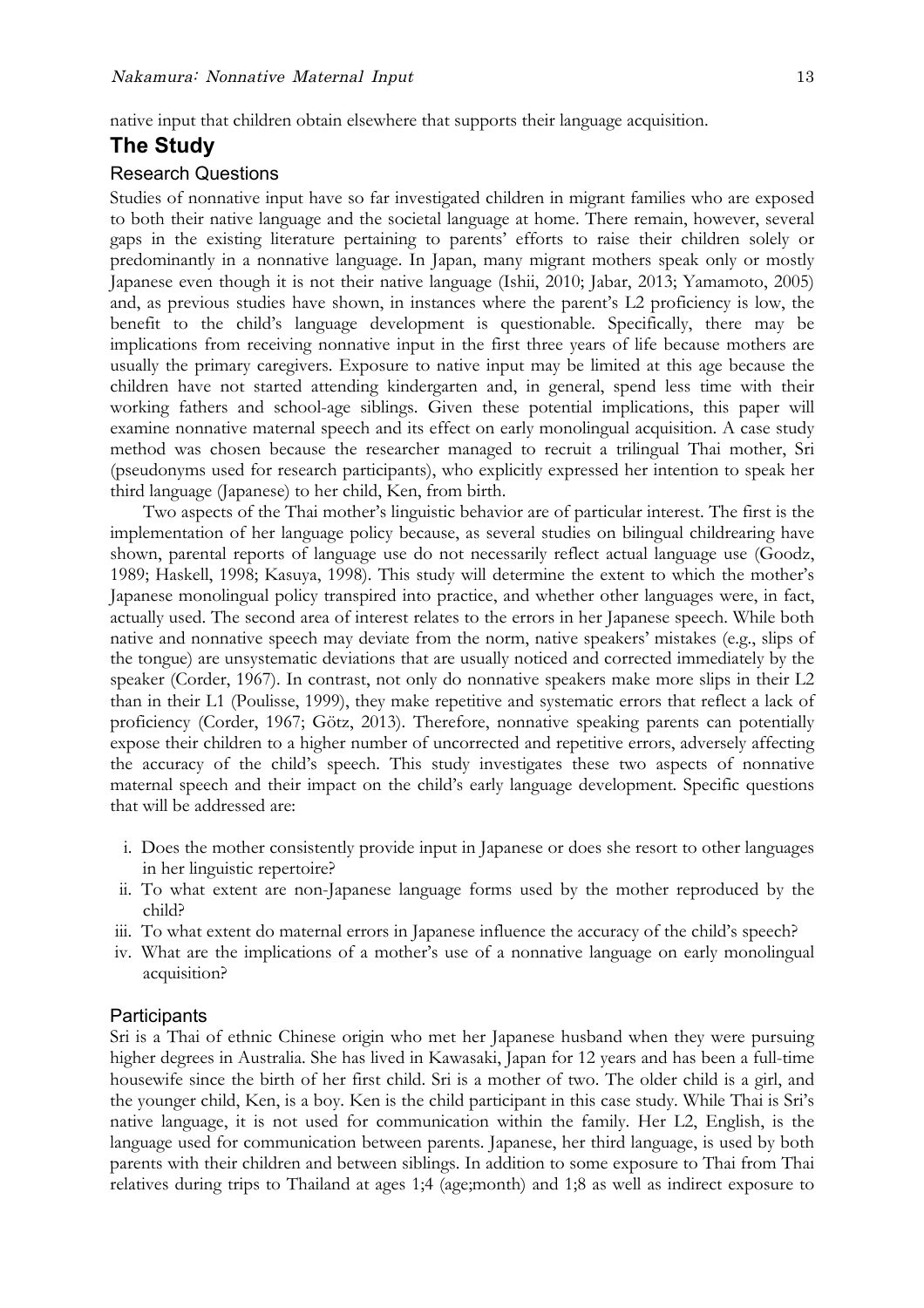English from his parents who spoke English to each other, Ken received Japanese input from all of his family members. Sri chose to speak to Ken in Japanese from birth, and not Thai or English, because she considered Japanese to be important for his future. Her choice was also influenced by her experience with her older child whom she described as having delayed speech development due to exposure to Thai. Therefore, Sri believed that by speaking only Japanese, Ken would not experience any significant problems in his language development and would be able to transition smoothly into a Japanese preschool at the age of three.

An additional reason for Sri electing to speak Japanese to Ken was her increased proficiency in the language after 12 years of residency in Japan. She has attended weekly community-based Japanese language courses and an intensive short–term language course which covered the requirements of the Japanese Language Proficiency Test (JLPT) Level 2, the second highest level for learners of Japanese as a Foreign Language (JFL). Thus, Sri's level of proficiency allowed her to carry out everyday activities in Japanese including liaising with teachers and mothers in her older child's elementary school. At the time of the study, Sri was Ken's primary caregiver. During weekdays, Sri took care of Ken at home while her older child attended school and her husband was at work. Ken played with his sister when she returned from school. However, his father worked late on weekdays and mainly interacted with him on weekends. The child's exposure to native input also came from attending daycare every Tuesday morning from age 1;10 when his mother started teaching English at the local ward office. The family lived far from Ken's paternal grandparents so he had few opportunities to interact with them. Therefore, over the course of a week, while Ken received regular native input particularly from his sister and father, his main source of linguistic input came from Sri.

#### Procedure

Data for this study come from 17 monthly video recordings of the mother-child dyad, recorded at the participants' home while the child was between the ages of 1;2 and 2;6. Before the study commenced, Sri was informed that the purpose of the study was to investigate verbal interactions between herself (as a nonnative Japanese-speaking mother) and her child, and his development in Japanese. She gave her written consent to participate in the research project. The recordings were made by the researcher during an arranged weekday morning when Sri's older child was at school. Each recording lasted for 30 minutes and captured natural interactions between mother and child as they played, sang, read, snacked and drew pictures together. To measure Ken's language development and how it compares with his peers, Sri was asked to complete the Japanese MacArthur Bates Communicative Development Inventory (JMCDI) checklists for infants and toddlers at ages 1;0 and 1;10 respectively. The infant checklist measured vocabulary development whereas the toddler form measured vocabulary and grammar development.

#### Transcription and Coding

Video recordings were transcribed in romanized form according to the Codes for the Human Analysis of Transcripts (CHAT) for Japanese (Oshima-Takane et al., 1998) by a trained research assistant. Each completed transcript was validated by the researcher, and transcription differences were discussed and reconciled with the research assistant. After transcription, coding procedures were performed by the research assistant and the same validation and reconciliation procedures were repeated. Thereafter, the transcripts were analyzed using the Computerized Language Analysis (CLAN) program from the Child Language Data Exchange System (CHILDES) (MacWhinney, 2000). Non-Japanese utterances were coded as *Thai* (THA), *English* (ENG) or *mixed* (MIX). Mixed utterances were further analyzed as *Japanese-Thai, Japanese-English, Thai-English* and *Japanese-Thai-English*. Proper nouns, such as those used to address Thai family members, were excluded.

Maternal utterances were also coded as errors if they were clear deviations from the speech of native-speaking mothers in Standard Japanese. These were utterances that native-speaking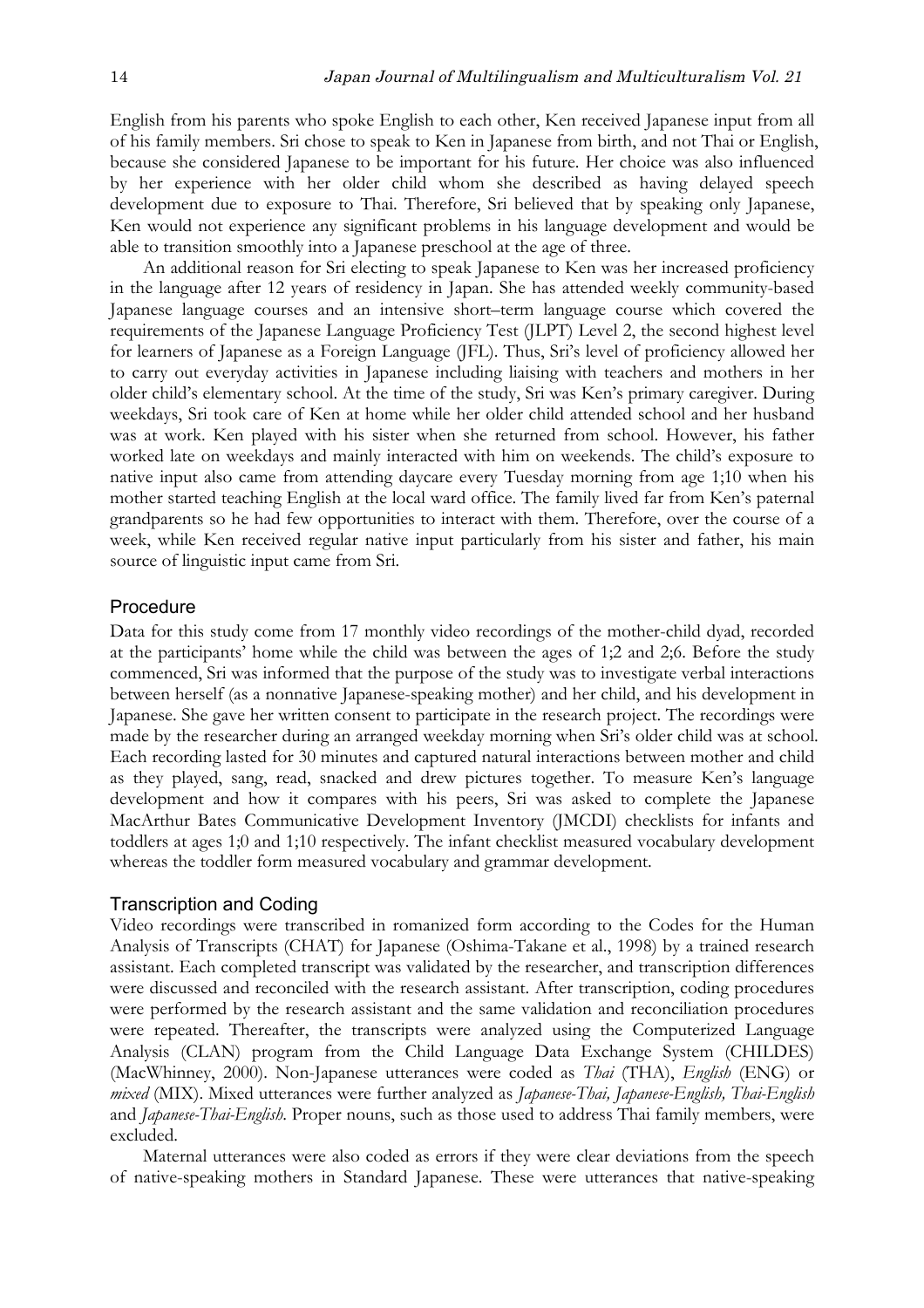mothers generally did not use with their children. Therefore, unconventional use of Japanese that potentially existed in native maternal speech was not coded as errors. For instance, Japanese mothers usually affix the honorific *–san* (Mr.) to animals, e.g. *sakana-san* (Mr Fish). Sri's use of masculine affix *–kun* to a fish, *sakana-kun,* is uncommon but not considered an error. Another instance of non-error is the ellipsis of non-semantic and purely grammatical particles that Japanese mothers tend to practice with their children (Morikawa, 2006). For example, the utterance *kenchan ga onigiri suki* [Ken likes rice balls] is incorrect because the topic marker *wa*, not the subject marker *ga,* should be used to refer to Ken. However, while the subject marker *ga* was also required to mark riceballs, that is, *onigiri ga suki,* its omission from spoken language is not unusual among native speakers and thus was not treated as an error.

To ensure that only Japanese utterances that clearly deviated from native mothers' speech were analyzed, additional validation work on errors was performed by a second research assistant. Unconventional uses of Japanese that may or may not be erroneous were removed. Both research assistants involved in the coding and validation of errors were female native-speakers who lived in the Kanto area where Sri resided and were mothers themselves. Therefore, they were familiar with the speech of native mothers in the region (Standard Japanese) by which Sri's utterances were compared against. Errors were coded into the following five types:

- i. *Incorrect inflection* (e.g., verb or adjective). For example, the use of the intransitive verb *modotte* (return), instead of the correct transitive form *modoshite* to request the child to return his toys to the toy box.
- ii. *Incorrect particle use*. For example, in the question *nani ga asobitai?* (what do you want to play with?), the instrumental particle *de* should be used instead of the subject marker *ga.*
- iii. *Incorrect choice of word/phrase*. For example, Sri showed Ken a bunch of crayons and asked *docchi ga kiiro*? (which is yellow?). When a choice of more than two items has to be made, the correct question word is *dore*, not *docchi*.
- iv. *Omission of a particle*. For example, in her question *akachan namae wa?* (What baby name?), the mother omitted the possessive particle *no* to refer to the baby.
- v. *Omission of other parts of speech* (e.g., noun or verb). For example, Sri wanted to ask Ken about a toy character's catchphrase in her question *shokupanman nani?* (what is shokupanman). However, the question is unclear without the quotative particle *to* and the verb *iu* (say).

Utterances were coded multiply for errors because each utterance may contain more than one error type. Child utterances that differed from standard linguistic forms used by native-speaking adults were also coded according to these categories to identify deviations that arose naturally due to the child's developing language and those that may be influenced by nonnative maternal input.

## **Results**

### Maternal Language Use

Despite the mother's avowal to speak only Japanese (JPN), she produced Thai, English and mixed utterances, particularly in the earlier months. Figure 1 shows that the percentage of Thai utterances was as high as 13.5% of total utterances when Ken was age 1;2. From when the child was aged 1;11, Sri most often used English and mixed utterances. One-word English utterances such as *look* and *see* were inserted between Japanese utterances. The use of Thai, English and mixed utterances gradually decreased with age and only amounted to 4.6% of her total utterances when Ken was age 2;6.

Out of the four types of mixed utterances, Japanese and Thai combinations (*n*=243, 79.5% of all mixed utterances) were most frequently produced (cf. Figure 2). Further analysis of Thai and mixed utterances revealed that Thai discourse particles and baby talk were the most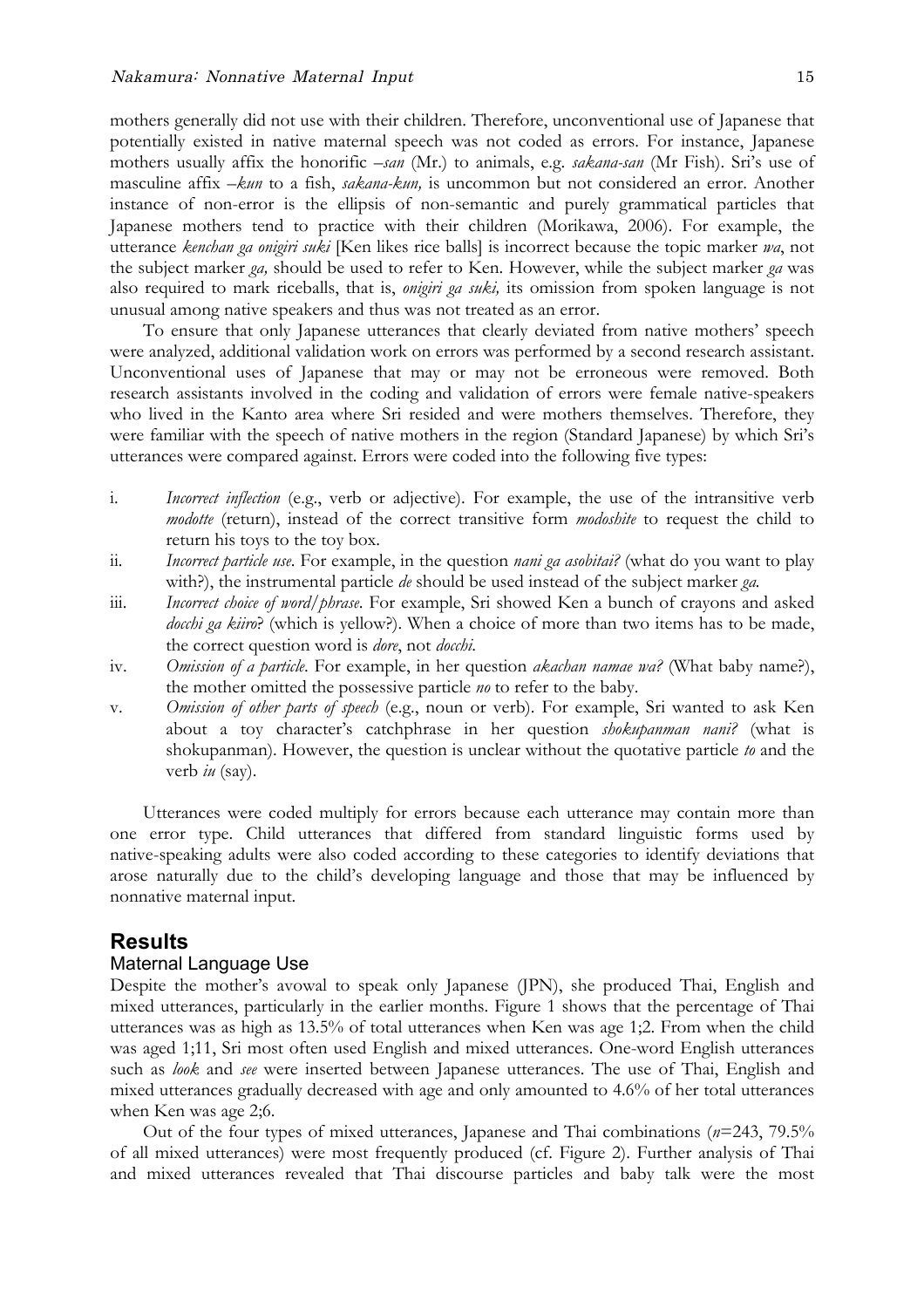commonly used linguistic forms (cf. Figure 3). Utterances which did not fall into these two categories (e.g., the Thai greeting, *sawadeekaap*) were categorized as others. Thai baby talk was most frequently produced in the earlier months. Not many types of Thai baby words were used. However, the types of Thai baby words that were used were produced repetitively in daily routines, for example, *um* (eat or open up) and *mummum* (food or eat) when feeding.



*Figure 1: Thai, English and mixed utterances produced by the mother as a percentage of total utterances*

From age 1;9 onwards, more Thai discourse particles than Thai baby words were featured in Sri's Thai and mixed utterances. Sri most often inserted the Thai discourse particle, *na*, at the end of an utterance to emphasize an instruction or fact. For instance, she used *na* in the utterance, *issho ni na* (together okay), to get Ken to start a song routine with her. This is distinguished from the phonetically similar Japanese discourse particle *na* which is typically used in Standard Japanese by men to express emotions and wishful thinking, elicit responses and casually emphasize a decision, suggestion or opinion (Kawashima, 1999). Sri's use of *na* was considered as Thai because of its pragmatic difference from the Japanese *na* and this was confirmed with her after the video recordings ended. Another Thai discourse particle, *nae*, was used at the beginning of a Japanese utterance to attract the child's attention. For instance, Sri requested Ken to take a photograph using a toy camera by saying *nae shashin totte* (hey take a photo). The Thai discourse particle, *wuy*, was also frequently used to express surprise.



*Figure 2: Thai-Japanese, English-Japanese, Thai-English and Thai-English-Japanese utterances produced*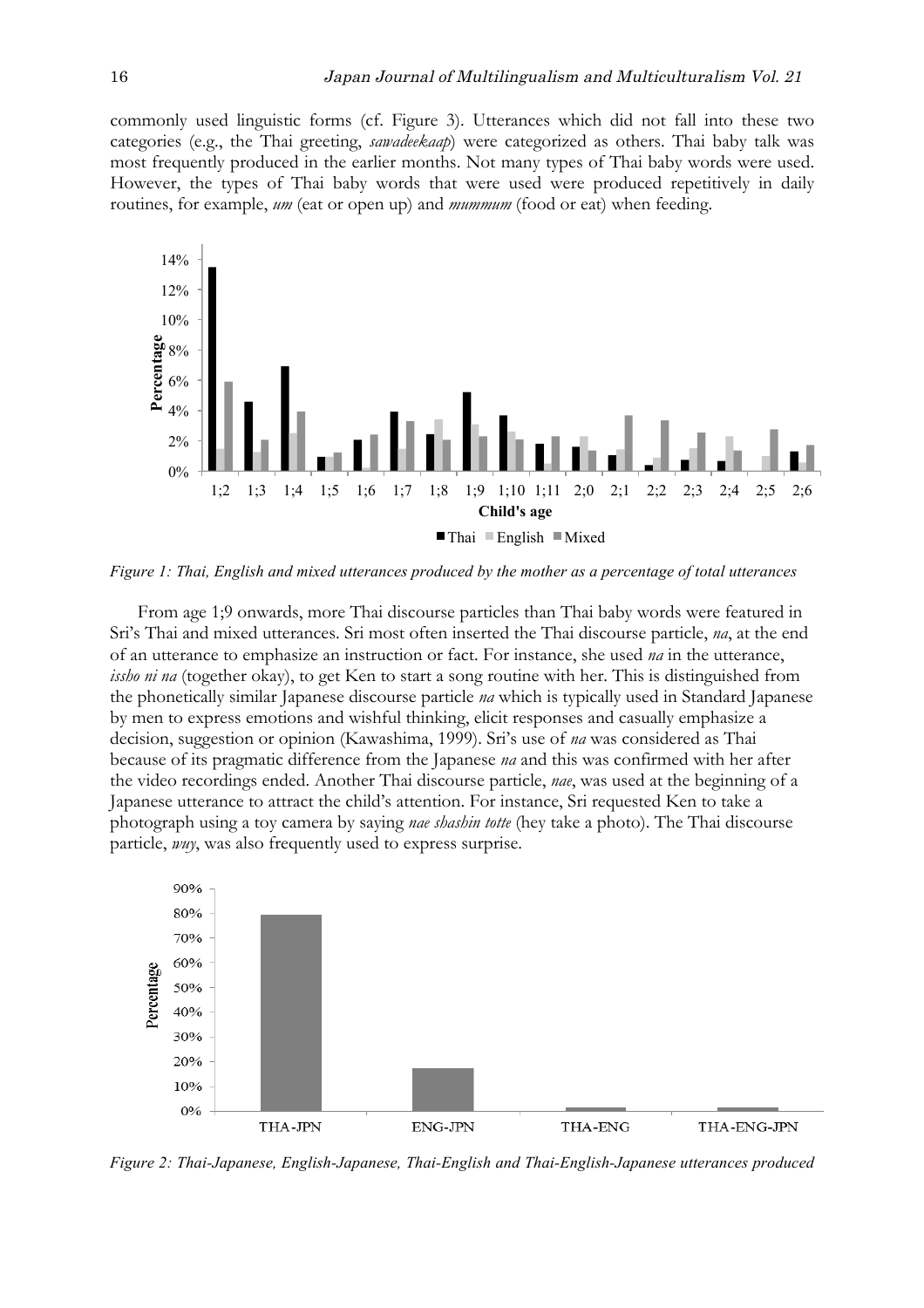*by the mother as a percentage of mixed utterances*



*Figure 3: Maternal utterances containing Thai discourse particles, Thai baby talk and other forms of speech in Thai as a percentage of total utterances*

#### **Child Language Development and Language Use**

Based on the completed JMCDI checklists, the child's language was compared to the same-age peers from Watamaki and Ogura (2004a, 2004b). As shown in Table 1, Ken's Japanese development was impressive. On his first birthday, his receptive and productive vocabularies were in the 95th percentile. At age 1;10, his productive vocabulary reached 262 words, reflecting his rapid vocabulary growth within the 10-month period. He also began using particles and auxiliaries, signaling an advanced development of grammar that belonged to the 90<sup>th</sup> percentile. While the JMCDI checklists are not a complete measure of language development because they rely solely on parental recollection of children's receptive and productive vocabularies, these results suggest that the child's acquisition of Japanese is on a par with, if not more advanced than, his peers.

|                        |     | Age $1;0$  | Age 1;10       |                          |  |
|------------------------|-----|------------|----------------|--------------------------|--|
|                        | No. | Percentile | N <sub>0</sub> | Percentile               |  |
| Receptive vocabulary   | 322 | 95         | -              | $\overline{\phantom{a}}$ |  |
| Productive vocabulary  | 16  | 95         | 262            | 75                       |  |
| Use of particles       |     |            | 10             | 90                       |  |
| Use of auxiliary verbs |     |            | 6              | 90                       |  |

*Table 1. Ken's early development of Japanese (based on JMCDI data).*

Maternal use of Thai and English had minimal influence on the child's language use. As shown in Figure 4, Thai, English and mixed utterances were sparse and intermittent, and they tapered off from age 1;11. Only in the earlier months of the study, a relatively high percentage of Thai utterances were produced, that is, ages 1;2 (*n*=7, 23.3% of total utterances) and 1;4 (*n*=15, 26.3% of total utterances). These utterances consisted predominantly of baby talk. This broadly corresponded to Ken's mother's greater use of Thai baby talk in the earlier months (cf. Figures 1 and 3). He often produced *um* (eat or open up) and *mummum* (food or eat), the same Thai baby words that were frequently used by Sri. They were used not only when eating but also when looking at picture books and in pretend play. Ken was able to produce such words probably because they were simple baby words that his mother used repetitively during feeding routines.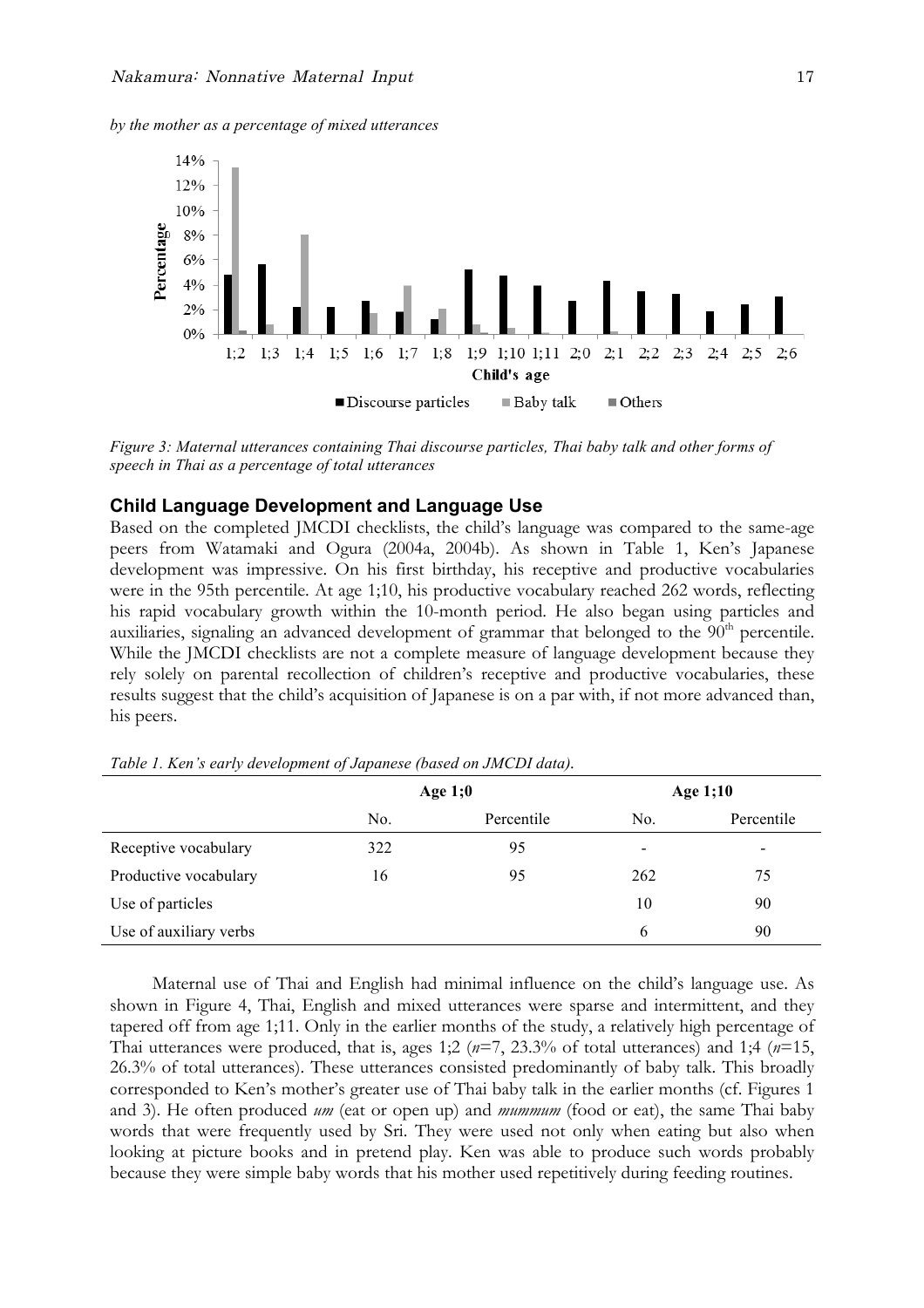Figure 4 also shows that Ken produced some English words particularly from ages 1;7 to 1;10 because his mother was explicitly teaching him how to greet, count and say the alphabet. Sri taught him how to respond to simple questions (e.g., *how are you?*) and Ken was able to produce the appropriate formulaic responses. These results indicate that Thai and English were used in limited contexts and the repetitiveness of the language used in those contexts facilitated some production of Thai and English at specific ages.



*Figure 4: Thai, English and mixed utterances produced by the child as a percentage of total utterances*

Nevertheless, as indicated in Figure 4, the percentage of Thai, English and mixed utterances gradually decreased from age 1;11 and none were produced after age 2;3. This is perhaps due to the fact that, from this age onwards, Sri's use of Thai was generally limited to mixed utterances with Thai discourse particles (cf. Figures 1 and 3). Ken did not actively produce Thai discourse particles as he did with Thai baby words. Only the Thai discourse particle, *na*, was used by Ken in three instances at ages 2;0 and 2;1. This includes Example 1 which shows how Ken used the Thai *na* instead of Japanese particles at age 2;0, just as his mother occasionally did for emphasis. In this example, utterances produced by Sri and Ken are displayed in the main tier marked by an asterisk (\*) with Thai particles shown in uppercase letters. This is followed by dependent tiers that indicate the English translation (%eng), the situation in which the utterance took place (%sit) and a possible correct form of the utterance in Japanese (%com).

| (1) | *Sri: <i>ichiban ue wa dare?</i>                                              |
|-----|-------------------------------------------------------------------------------|
|     | $\%$ eng: who is right on top                                                 |
|     | <sup>0</sup> /osit: KEN is building a high tower of blocks                    |
|     | $*$ Ken: <i>anpanman</i> NA.                                                  |
|     | $\%$ eng: it is anpanman                                                      |
|     | <sup>%</sup> %sit: KEN tries to put a cartoon character block on top of tower |
|     | %com: anpanman da yo                                                          |

Figure 5 compares the mother's and child's use of discourse particles and baby talk in Japanese and Thai. The results show that Sri produced more discourse particles and baby talk in Japanese than in Thai and this probably contributed to the greater production of Japanese discourse particles and baby talk by Ken. Nevertheless, while maternal use of Thai baby talk led to some production of Thai baby talk by the child, the same was not observed for Thai discourse particles. The child produced very few Thai discourse particles despite the fact that they appeared more frequently than Thai baby talk in his mother's speech.

The use of Thai and English by Sri raises the question as to whether the child constituted a case of trilingual acquisition rather than monolingual acquisition. However, the percentage of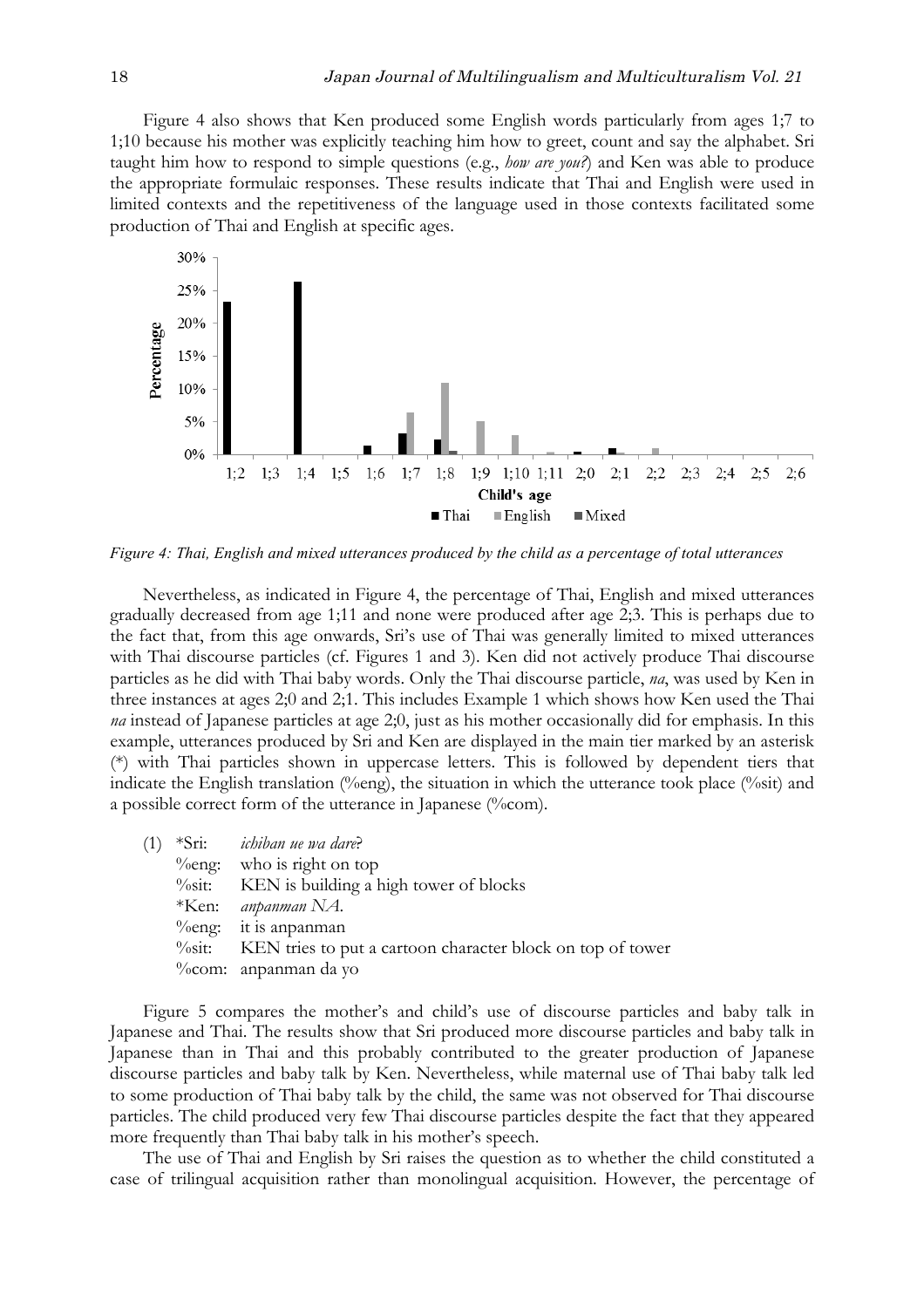maternal Thai, English and mixed utterances did not exceed 10% of total utterances for a particular month except at age 1;2 (cf. Figure 1). Consequently, it did not meet the 10% criterion for bilingual exposure (Marchman et al., 2004; Place & Hoff, 2011). Moreover, the qualitative nature of the input, that is, the limited types of Thai baby talk and discourse particles used, arguably did not support any lexical and syntactic development in Thai or English. This was reflected in the sporadic production of Thai and English by the child, which discontinued after age 2;2 (cf. Figure 4). These findings suggest that the low levels of limited Thai and English use by the mother were insufficient input for the child's Thai and English to develop.



*Figure 5: Discourse particles and baby talk produced by Sri and Ken from ages 1;2 to 2;6*

#### **Errors in the Use of Japanese**

The results revealed a high level of accuracy in Sri's speech. Only 407 (3.65%) of the sum of her Japanese utterances and mixed utterances with Japanese (*n*=11,151) contained errors (cf. Table 2). The number of errors (*n*=519) is higher than the number of erroneous utterances (*n*=407) because an utterance can contain more than one error type. The accuracy in Ken's speech is higher than his mother's with only 0.38% ( $n=11$ ) of the sum of his Japanese utterances and mixed utterances with Japanese (*n*=2,860) containing errors. Incorrect inflection of a verb or adjective was the most common type of maternal error. It appeared in 1.38% (*n*=154) of Sri's Japanese utterances and mixed utterances with Japanese. The *–i* adjective was often wrongly conjugated by inserting the copula *da* in utterances such as *densha hayai da* (train is fast) and *kore muzukashii da* (this is difficult) when it was not required. Sri also had some difficulty inflecting verbs correctly. For instance, in Sri's instruction to Ken to draw a picture on his own, the plain form of the verb *yaru* (do) in the utterance *jibun de yaru* (do it yourself) should be replaced with the instructive *–te* form *yatte*. In contrast to Sri, inflectional errors were only present in 0.07% of Ken's utterances. Only two errors of the type were made throughout the 17-month period of study; the incorrect inflection of the verb *yatta* (did it) at age 1;6 and the adjective *taihen* (dire) at age 2;1 (cf. Table 5).

Incorrect particle use was the second most frequent type of maternal error (*n*=129, 1.16% of Japanese utterances and mixed utterances with Japanese). Many of them involved the incorrect use of sentence-internal particles. Particle errors were also higher than other error types for Ken (*n*=6, 0.21% of Japanese utterances and mixed utterances with Japanese). To examine the possibility of maternal particle use errors influencing child errors, they were further analyzed into the different types of sentence internal (*wa, ga ni, de no, wo, mo* and *to*) and sentence final (*ne* and *wa*) particles. As shown in Table 3, almost half (*n*=64) of Sri's errors involved incorrect use of the topic marker *wa*. Being one of the most common particles in the Japanese language, it was often used in place of other particles. For example, in the utterance, *cars wa kyoumi aru ne* (cars are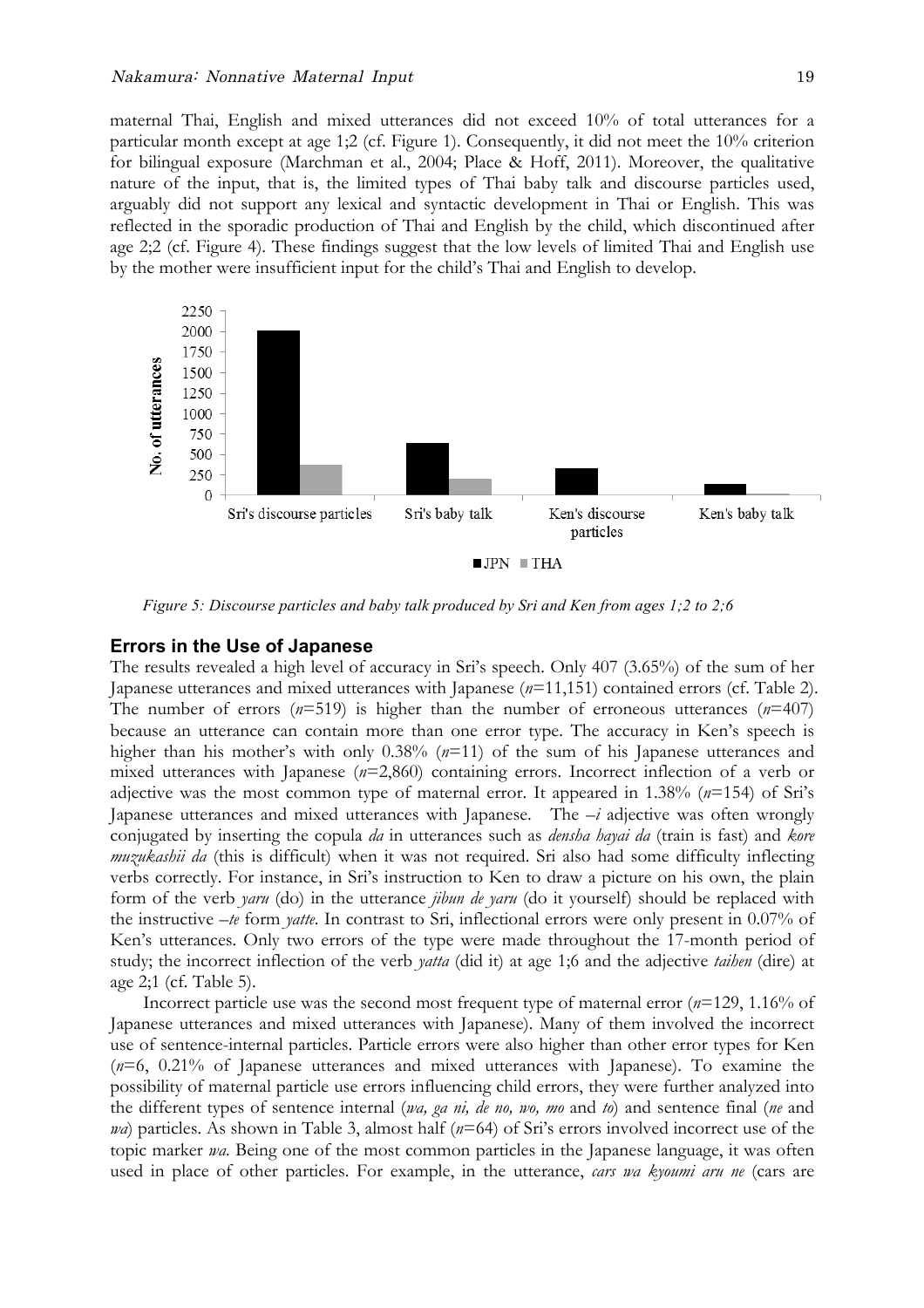interested, aren't they?), the locative particle *ni* should have been used instead of the topic particle *wa* to indicate Ken's interest in cars. There was also a high proportion of errors involving the means particle *de* (*n*=25, 19.2% of particle use errors). For example, in the utterance *kore de ushiro ni*, the means particle *de* was wrongly used instead of the object particle *wo* to request Ken to put a toy figure at the back of a toy train.

|        | Inflection | Particle | Word   | Particle | Omission | Total no. | No. of utterances |  |
|--------|------------|----------|--------|----------|----------|-----------|-------------------|--|
|        |            | use      | Choice | omission | (others) | of errors | with errors       |  |
| Sri    | 154        | 129      | 106    | 84       | 46       | 519       | 407               |  |
| $\% *$ | (1.38)     | (1.16)   | (0.95) | (0.75)   | (0.41)   |           | $(3.65\%)$        |  |
| Ken    | 2          | 6        |        | 3        | $\theta$ | 12        | 11                |  |
| $\% *$ | (0.07)     | (0.21)   | (0.03) | (0.10)   | ( – )    |           | $(0.38\%)$        |  |

*Table 2. Types of errors made by Sri and Ken from ages 1;2 to 2;6.*

\* Percentage of Japanese utterances and mixed utterances with Japanese (*n*=11,151 for Sri and *n*=2,860 for Ken)

*Table 3. Types of particle use errors made by Sri and Ken (from ages 1;2 to 2;6).*

|      | wa*          | ga | ni | de | $n_{O}$ | WO. | mo                                                                                            | to to                   | ne              |       | wa <sup>**</sup> Total |
|------|--------------|----|----|----|---------|-----|-----------------------------------------------------------------------------------------------|-------------------------|-----------------|-------|------------------------|
| Sri  | 64           |    |    |    |         |     | $16 \qquad 3 \qquad 25 \qquad 13 \qquad 4 \qquad 0 \qquad 2 \qquad 1 \qquad 2 \qquad 130^{+}$ |                         |                 |       |                        |
| $\%$ |              |    |    |    |         |     | $(49.2)$ $(12.3)$ $(2.3)$ $(19.2)$ $(10.0)$ $(3.1)$ $(-)$ $(1.6)$                             |                         | $(0.8)$ $(1.6)$ |       |                        |
| Ken  | $\mathbf{0}$ |    |    |    | 3 2 0 0 |     | $\begin{array}{ccc} 0 & 1 \end{array}$                                                        | $\overline{\mathbf{0}}$ | $\sim 0$        |       | $\sigma$               |
| $\%$ | $(-)$        |    |    |    |         |     | $(50.0)$ $(33.3)$ $(0.0)$ $(-)$ $(0.0)$ $(16.7)$ $(-)$                                        |                         | $(-)$           | $(-)$ |                        |

\* topic marker \*\* sentence-final particle

+ differs from the number of particle use errors in Table 2 (*n*=129) because one utterance contained two particle errors

Ken's particle use errors contrasts with his mother's because half of his errors (*n*=3) involved the subject marker *ga* whereas only 12.3% (*n*=16) of maternal errors involved it. He faced some difficulty using sentence-internal case particles such as *ga* accurately from the time of acquisition. *Ga* was overgeneralized twice at age 2;1 for the comitative particle *to* and once at age 2;6 for the question particle *ka* (cf. Table 5). Further investigation revealed that the child's errors in *ga* usage were different from his mother's (cf. Table 4). While the mother tended to overgeneralize *ga* for the topic marker *wa*, this was not found in the child's speech. Likewise, Ken's overgeneralizations of *ga* for the comitative *to* and question *ka* particles were not found in Sri's speech. These results show that the characteristics of Sri's and Ken's errors were different and that her particle errors probably did not influence his.

*Table 4. Particle ga errors by Sri and Ken (from ages 1;2 to 2;6).*

|     | Redundant use            | $wa^*$                   | $wo^*$                   | ni*                      | $mo^*$         | $\mathfrak{t}$ $\circ$   | $ka*$                    | Total |
|-----|--------------------------|--------------------------|--------------------------|--------------------------|----------------|--------------------------|--------------------------|-------|
| Sri |                          |                          |                          |                          |                | $\overline{\phantom{a}}$ | $\overline{\phantom{0}}$ |       |
| Ken | $\overline{\phantom{0}}$ | $\overline{\phantom{0}}$ | $\overline{\phantom{0}}$ | $\overline{\phantom{0}}$ | $\blacksquare$ |                          |                          |       |

\* Overgeneralization of the particle *ga* for each particle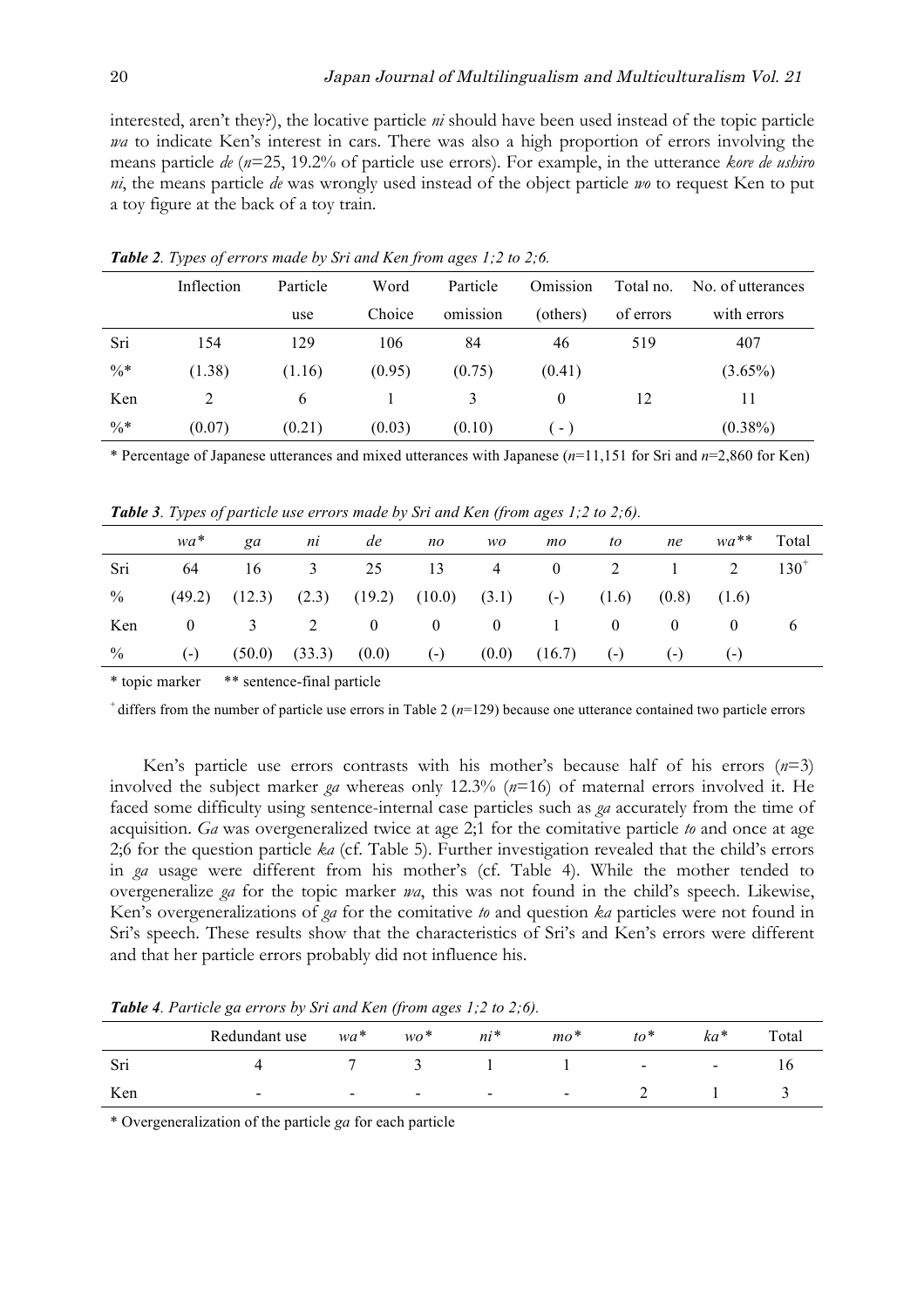| Age | Utterance                                   | Correct form                                       |  |  |  |  |  |  |
|-----|---------------------------------------------|----------------------------------------------------|--|--|--|--|--|--|
|     | Inflection $(n=2)$                          |                                                    |  |  |  |  |  |  |
| 1;6 | <i>yatta.</i> (did it)                      | <i>yatte.</i> (do it)                              |  |  |  |  |  |  |
| 2;1 | karepanman ga meronpanman taihen no.*       | karepanman to meronpanman taihen na no.            |  |  |  |  |  |  |
|     |                                             | (karepanman and meronpanman are in trouble)        |  |  |  |  |  |  |
|     | Word choice $(n=1)$                         |                                                    |  |  |  |  |  |  |
| 2;4 | <i>anpanman no mono.</i> (anpanman's thing) | anpanman no kao. (anpanman's face)                 |  |  |  |  |  |  |
|     | Particle omission $(n=3)$                   |                                                    |  |  |  |  |  |  |
| 2;2 | kenchan ban ne. (Ken turn)                  | kenchan no ban ne. (Ken's turn)                    |  |  |  |  |  |  |
| 2;2 | kenchan ban ne. (Ken turn)                  | kenchan no ban ne. (Ken's turn)                    |  |  |  |  |  |  |
| 2:3 | baikinman hana. (baikinman nose)            | baikinman no hana.(baikinman's nose)               |  |  |  |  |  |  |
|     | Particle use $(n=6)$                        |                                                    |  |  |  |  |  |  |
| 2;1 | karepanman ga meronpanman taihen no.*       | karepanman to meronpanman taihen na no.            |  |  |  |  |  |  |
|     |                                             | (karepanman and meronpanman are in trouble)        |  |  |  |  |  |  |
| 2;1 | dokinchan ga baikinman ga kareraisu no.     | dokinchan to baikinman ga kareraisu wo.            |  |  |  |  |  |  |
|     |                                             | (dokinchan and baikinman are (eating) curry rice)  |  |  |  |  |  |  |
| 2;4 | anpanman ni ? (to anpanman)                 | anpanman no? (anpanman's)                          |  |  |  |  |  |  |
| 2;6 | nani ga haitteru.                           | nani ka haitteru.(something is inside)             |  |  |  |  |  |  |
| 2;6 | kocchi ni happa ni tonderu.                 | kocchi ni happa ga tonderu (a leaf is flying here) |  |  |  |  |  |  |
|     | (flying to a leaf)                          |                                                    |  |  |  |  |  |  |
| 2;6 | boku mo no bun mo.                          | boku no bun mo (my share too)                      |  |  |  |  |  |  |
|     |                                             |                                                    |  |  |  |  |  |  |

*Table 5. Errors produced by the child (ages 1;2 to 2;6)*

*\* Same utterance with two error types*

## **Discussion**

This study examined the speech of a trilingual Thai mother who restricted her linguistic input to primarily Japanese, and considered the impact of this nonnative input on the early monolingual acquisition of her child. Despite the fact that a large part of Ken's Japanese exposure was from his nonnative mother, he experienced advanced development in vocabulary and syntax, as evidenced by his JMCDI scores. Native input has been found to predict language development (Hoff et al., 2014b; Place & Hoff, 2011), and Ken's linguistic precocity is perhaps attributable to the potentially richer native input he received from his father and older sister despite the shorter lengths of exposure. Nevertheless, Sri's nonnative input was also likely to have contributed to Ken's advanced development because his JMCDI scores were higher than many same-age peers who were exposed to native input only. Unlike new migrant parents in Canada whose low levels of fluency made little difference to their children's English skills (Paradis, 2011; Paradis & Kirova, 2014), Sri appeared proficient enough to provide input that supported Ken's development at the early stages of speech. She possessed knowledge of sociocultural norms acquired through interactions with Japanese mothers from her older child's kindergarten and elementary school. Having access to models of maternal speech that Kouritzin (2000) probably did not have, she was able to sing songs, play games and talk about Ken's favorite cartoon characters with ease, as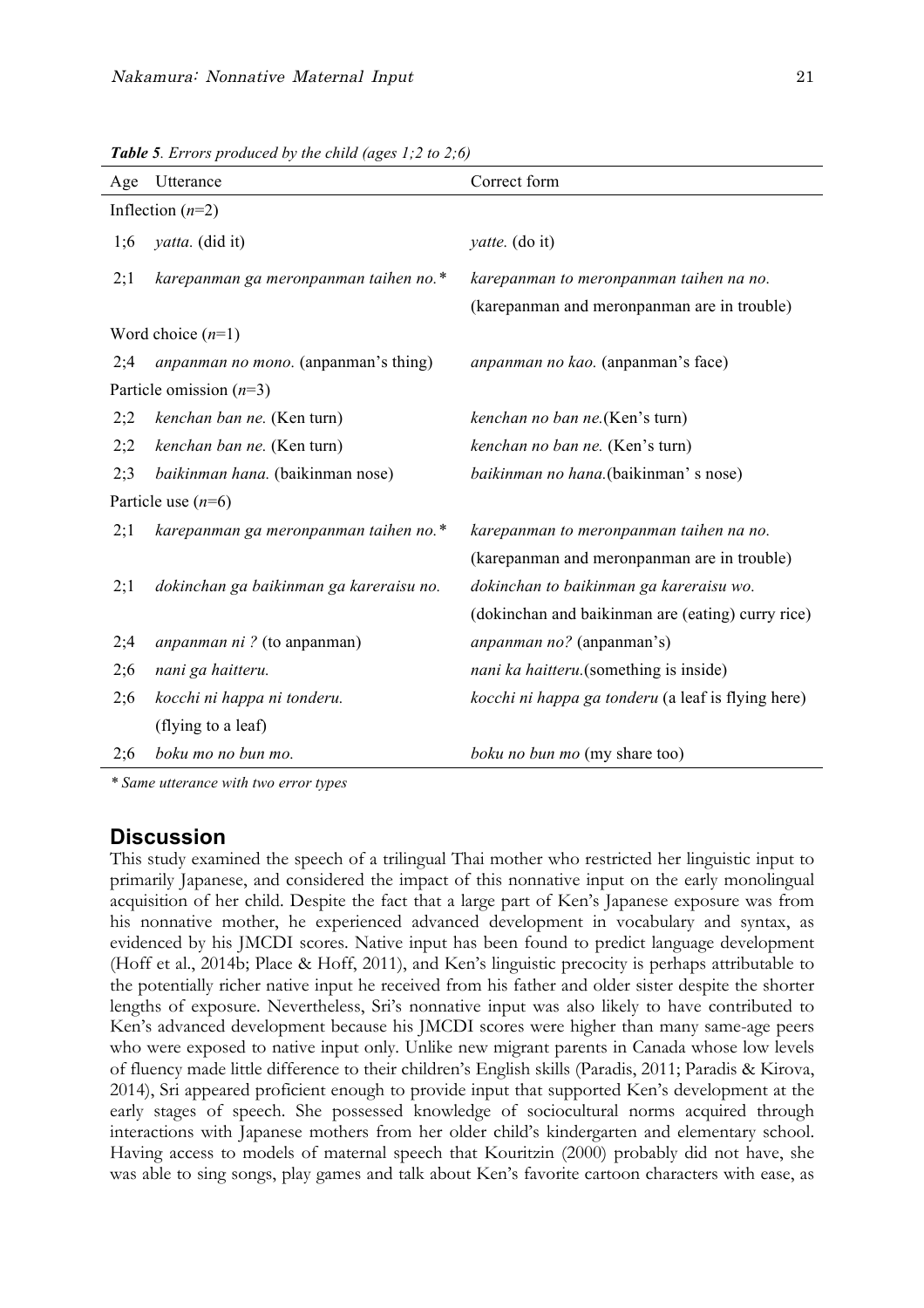observed in the video data.

Yet, speaking a non-native language consistently to a child at all times may be challenging and the results showed that Sri's Japanese policy was not strictly adhered to because she occasionally made use of Thai and English. The discrepancy between language policy and practice corroborates with bilingual studies that show that parental reports of language use do not necessarily reflect actual language use (Goodz, 1989; Haskell, 1998; Kasuya, 1998). However, unlike bilingual studies which highlighted the tendency of parents to switch to the societal language, this study demonstrated how a mother who decided to speak the societal language reverted to her native Thai and, to a lesser extent, her L2, English. This suggests that, regardless of the language that bi- or multilingual parents claim to speak to their children, they may tap into their full linguistic repertoires in actual language practice.

Sri did this by making use of Thai baby words during feeding, an important daily routine at the early stages of development. They appeared easy for the child to understand and facilitated word production because Ken could produce these words at an early age. However, as he grew, Ken was able to engage in other activities (e.g., drawing), and feeding became a less important aspect of mother-child routines. Consequently, maternal use of Thai baby talk did not continue and neither did the child's production of it. The use of Thai baby talk was probably an instinctive move Sri temporarily took to bond with her young child and such simple onomatopoeic words may not have been regarded by her as a deviation from her Japanese policy.

Thai discourse particles were also fairly often used by the mother. Sri switched to Thai discourse markers for emphasis, to attract attention, and to discipline Ken. These motives were similar to those of other bilingual and multilingual mothers (e.g. Goodz, 1989; Kirsch, 2012). They appear to be an emblematic part of her Japanese speech style because their beginning or end positions did not affect the remainder of the utterances (Poplack, 1980). Language transfer probably occurred from Thai to Japanese because of the functional similarities between the Thai particle *na* and the Japanese particle *ne* (Chusri, 2011) and this resulted in the use of the Thai *na* as a sentence final particle in an utterance that is otherwise Japanese. Despite consistent maternal use of Thai discourse particles throughout the study (cf. Figure 3), there were only three child productions. The lack of child production may be explained by input frequency effects. Under the usage-based theory of language acquisition, token and type frequencies are two input properties that affect linguistic output (Bybee, 2008; Lieven & Tomasello, 2008). Type frequency probably played a role because the child was more exposed to maternal utterances punctuated by Japanese discourse markers (*n*=2018, 84.3% of discourse particles in both languages) than Thai ones (*n*=376, 15.7%), as shown in Figure 5. Ken was also exposed to Japanese discourse particles from native-speaking family members. The greater exposure probably helped him to produce the Japanese discourse particle, *ne*, at age 1;7. Contrarily, the Thai discourse particle *na* only appeared at age 2;0 and there were only two more further productions at age 2;1. Figure 5 also shows how Ken produced far fewer Thai discourse particles compared to Thai baby talk. This difference is probably influenced by Sri's speech because there was a higher proportion of Thai in her baby talk (*n*=214, 25.2% of baby talk in both languages) than in her use of discourse particles (*n*=376, 15.7% of discourse particles in both languages). However, the semantic and syntactic properties of this word class may have also interacted with input frequency effects. Goodman et al. (2008) found that the closed class (e.g., particles and auxiliaries) has a weaker relationship with input frequency compared to nouns and other categories because of its semantic-syntactic diversity. Unlike Thai baby words that were used almost exclusively for feeding routines, Thai discourse markers have more diverse semantic and syntactic properties and were used in more varied contexts, making them less salient to the child.

The results also show that, while Sri made errors, her speech was highly accurate with only a small proportion of errors (3.65%) that was largely related to inflection and particle use. Ken's speech was mostly accurate with an error rate that was even lower than his mother's (0.38%). Analysis of particle errors, which were higher than most of the other error types for both mother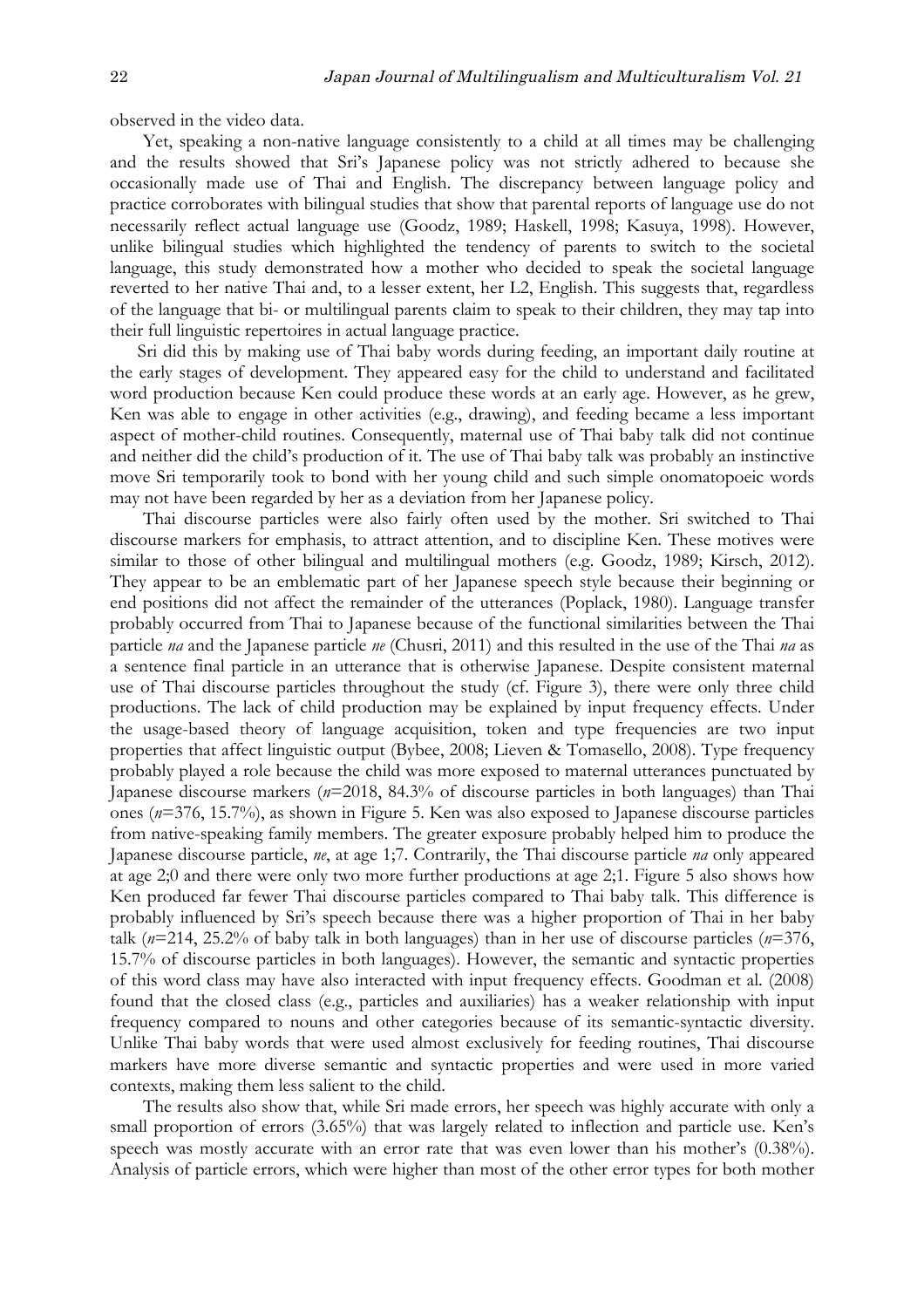(*n*=129, 24.8% of total errors) and child (*n*=6, 50.0% of total errors), revealed different error characteristics. Sri tended to overgeneralize the topic marker *wa* (*n*=64, 49.2% of particle use errors) whereas Ken tended to overgeneralize the subject marker *ga* (*n*=3, 50.0% of particle use errors). Further scrutiny of the overgeneralizations of *ga* revealed that, while Sri tended to substitute *ga* for *wa* or used *ga* redundantly, Ken replaced *ga* for the particles *to* and *ka*. The different characteristics of their errors indicate that Sri's particle errors were not picked up by Ken.

These results suggest that Ken's errors were a result of his developing language rather than influenced by Sri's errors. According to Morikawa (2006), although Japanese-speaking children acquire particles early, they do not completely master their use and continue to make errors beyond the age of three. As the subject marker *ga* is one of the earliest particles Japanese children acquire (Hirakawa, 2004; Kuriyama, 2001), instances of its overgeneralization are common, particularly for the object marker, *o* (Morikawa, 1997). While Ken did not exhibit this *ga*-for-*o* overgeneralization in the video data, his *ga-*for-*to* overgeneralizations reflect the similar use of particles that are typically acquired early (e.g., *ga*) for those that are typically acquired later (e.g., *to*  and *wo*). Likewise, the two verbal inflection errors he made were probably due to his unfamiliarity with correct adult forms. Although verbal inflections are typically used by Japanese-speaking children by age 2;0, it is common in the beginning for a given verb root to have a single inflection (Clancy, 1985). In requesting his mother to draw him a picture at age 1;6, Ken inadvertently produced the past tense form *yatta* (did it) instead of the correct instructive form *yatte* (cf. Table 5) because this was the first and only inflection of the verb produced up to this age. Moreover, even when particles have been acquired, they may still be omitted from use. In the parental checklist, Sri documented *kore wa Kento no* (this is Kento's) as one of his longest utterances at age 1;10, indicating that he was already capable of using the topic *wa* and possessive *no* particles accurately at this age. However, all of the particle omission errors Ken made (n=3, 0.1% of Japanese utterances and mixed utterances with Japanese) at ages 2;2 and 2;3 involved the omission of the possessive particle *no* (cf. Table 5), suggesting that newly-acquired particles were not necessarily used in all subsequent utterances. Input frequency effects help explain the lack of influence of maternal errors on the child. Under the conserving effect of token frequency, 'repetition strengthens memory representations for linguistic forms and makes them more accessible' (Bybee, 2008, p.218). However, in this study, there were generally too few tokens of errors, particularly with respect to inflection and particle use, in the mother's speech for the child to build memory representations of them. Contrarily, it is the higher token frequency of correct forms in her speech and that of native speakers around Ken that probably helped entrench his understanding and use of correct forms.

### **Conclusion**

The results of this study contribute to our understanding of maternal use of a nonnative language from birth in a case of monolingual acquisition. The study addresses the first research question relating to the extent to which the Thai mother provided Japanese input to her child. It found that, while adhering to a Japanese policy most of the time, there was some use of her native Thai and her L2, English. Sri reverted to Thai the most by producing Thai baby words and discourse particles. In answer to the second question, relating to the child's reproductions of his mother's non-Japanese and mixed utterances, the use of Thai was identified in a few limited contexts but there were proportionately more Thai baby talk than Thai discourse particles produced. The mother's Japanese input was mostly accurate with a low rate of errors. The rate of child errors was even lower than the rate of maternal errors. To answer the third question on the effect of maternal errors on the accuracy of the child's speech, particle use errors were analyzed because they were proportionately higher than most other errors types for both mother and child. No discernible influence was found because the characteristics of many of the child's particle use errors were different from that of maternal errors. Input frequency effects were arguably at play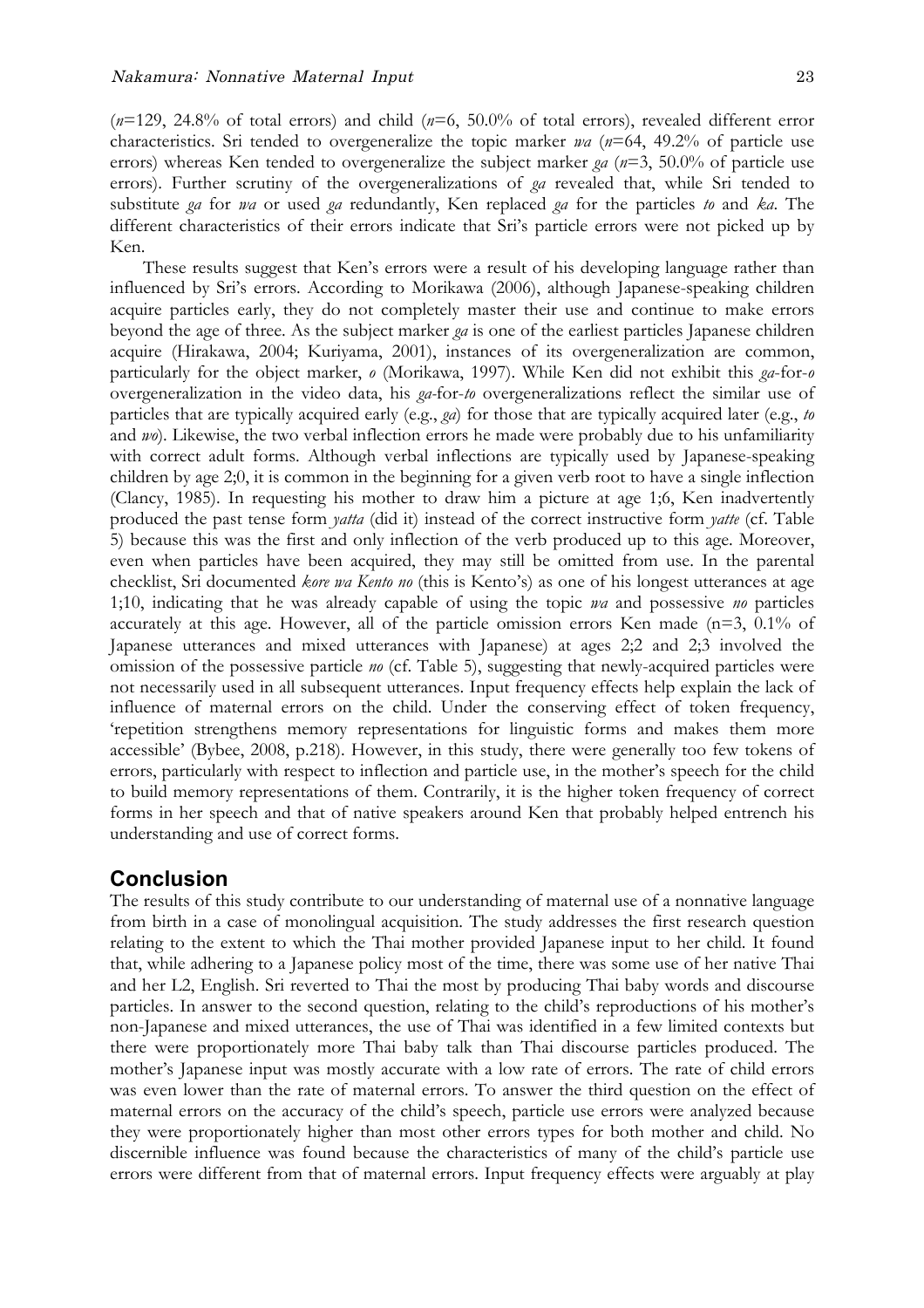because the child was largely exposed to one language, Japanese, and its correct forms. This resulted in child utterances that were predominantly Japanese and mostly accurate in production. With regard to the final question, the results showed that the mother's limitation of linguistic input to that of a nonnative language had no negative implications on her child's early monolingual acquisition. Sri's level of Japanese proficiency appeared to be sufficient to support his development at this early stage of speech. Yet, given the fact that the current study only examined the speech of a single mother-child dyad until the child was age 2;6, it is necessary to investigate further how nonnative input by mothers who practice a predominantly monolingual policy in a nonnative language impacts language development and the quality of parent-child communication at later developmental stages. This study is also limited to the examination of language use and errors so further research is required to investigate other aspects of nonnative input, such as communicative style, and its impact on the language socialization of the child.

#### **Funding**

This work was supported by the Japan Society for the Promotion of Science under the Grant-In-Aid for Young Scientists (B) (24720188).

#### **Acknowledgements**

The author wishes to extend her deepest gratitude to Sri and Ken for participating in the study, Yoko Sasaki, for her assistance with transcription and coding, and Erika Obana, for her help with data validation. Special thanks also go out to Yaoko Matsuoka and Miwako Kamijo for editing the Japanese abstract. She is also deeply indebted to the editor and reviewers for their constructive comments on earlier drafts of this paper.

#### **References**

- Bybee, J. (2008). Usage-based grammar and second language acquisition. In P. Robinson & N. C. Ellis (Eds.), *Handbook of cognitive linguistics and second language acquisition* (pp. 216-236). New York: Routledge.
- Chusri, A. (2011). Nihongo joshi NE to Tai no joshi NA no dentatsu kinoo: Taijin gakushuusha no Nihongo no danwa ni okeru shiyoo keikoo [Communicative functions of Japanese particle *NE* and Thai particle *NA*: Interferences in Thai-speaking learners' Japanese usage trends]. The Association of Japanese/Japanese Language Education, 2, 99-118. <http://www.cocopb.com/NichiNichi/journal\_backnumber.html> (accessed 5 December 2014)
- Clancy, P. (1985). The acquisition of communicative style in Japanese. In B.B. Schieffelin & E. Ochs (Eds.), *Language socialization across cultures* (pp. 213-250). New York: Cambridge University.
- Corder, S.P. (1967). The significance of learners' errors. *International Review of Applied Linguistics*, *5*, 161-170.
- Golberg, H, Paradis, J. & Crago, M. (2008). Lexical acquisition over time in minority first language children learning English as a second language. *Applied Pyscholinguistics, 29(1),* 41-65.
- Goodman, J.C., Dale, P.S. & Li, P. (2008). Does frequency count? Parental input and the acquisition of vocabulary. *Journal of Child Languag*e*, 3(3)*, 515-531.
- Goodz, N.S. (1989). Parental language mixing in bilingual families. *Infant Mental Health Journal, 10(1)*, 25-44.
- Götz, S. (2013). *Fluency in native and nonnative English speech*. Amsterdam, Netherlands: John Benjamins.
- Hammer, C.S., Davison, M.D., Lawrence, F.R. & Miccio, A.W. (2009). The effect of maternal language on bilingual children's vocabulary and emergent literacy development during Head Start and kindergarten, *Scientific Studies of Reading, 13(2)*, 99-121.
- Haskell, D. (1998). The influence of context and parental input on language choice and mixing in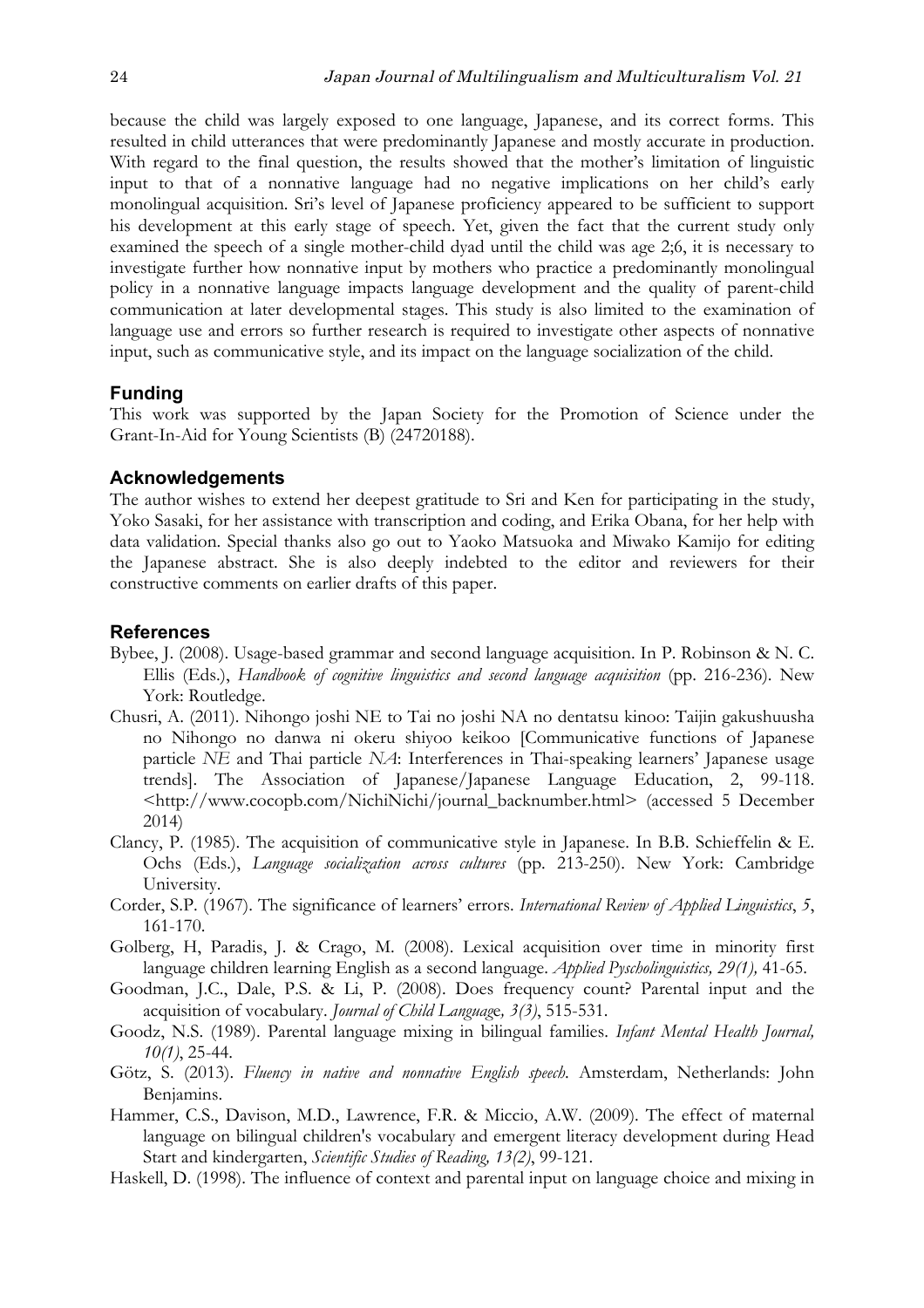bilingual language acquisition. *Japan Journal of Multilingualism and Multiculturalism, 4(1),* 33-53.

- Hirakawa, M. (2004). Acquisition of case and topic particles and development index for Japanese. In Kiyoshi Otomo (Ed.), *Comparative research for a developmental index for first and second language of Japanese and English* (pp. 167-174). (Report of the Grant-in-aid for scientific research (B) (1) (20001-2003) Project No. 13410034).
- Hoff, E., Coard, W. & Señor, M. (2013). Bilingual parents' child-directed speech in two languages: Do native and nonnative input differ? Poster presented at the meeting of the Society for Research in Child Development, Seattle, WA, April 18-20.
- Hoff, E., Rumiche, R., Burridge, A., Ribot, K.M. & Welsh, S.N. (2014a). Expressive vocabulary development in children from bilingual and monolingual homes: A longitudinal study from two to four years. *Early Childhood Research Quarterly, 29,* 433-444.
- Hoff, E., Welsh, S., Place, S. & Ribot, K.M. (2014b). Properties of dual language input that shape bilingual development and properties of environment that shape dual language input. In T. Grüter & J. Paradis (Eds.), *Input and Experience in Bilingual Development* (pp.119-140). Amsterdam, Netherlands: John Benjamins.
- Ishii, K. (2010). "Japanese" children with "Thai" mothers: The identity of Japanese-Thai mixed-ethnic children in Japan. *Nagoya University of Commerce and Business Administration Journal of Economics and Information Science, 54 (2),* 13-23.
- Jabar, M. A. (2013). The identity of children of Japanese-Filipino marriages in Iota, Japan. *Japan Journal of Multilingualism and Multiculturalism, 19*, 28-39.
- Jones, G. & Shen, H. (2008). International marriage in East and Southeast Asia: trends and research emphases. *Citizenship Studies, 12(1),* 9–25.
- Kasuya, H. (1998). Determinants of language choice in bilingual children: The role of input. *International Journal of Bilingualism, 2(3),* 327-346.
- Kawashima, S. A. (1999). *A dictionary of Japanese particles*. Tokyo, Japan: Kodansha.
- Kennedy, K. D. & Romo, H.D. (2013). "All colors and hues": An autoethnography of a multiethnic family's strategies for bilingualism and multiculturalism. *Family Relations*, *62(1)*, 109-124.
- Kim, Y. (2011). *Transnational migration, media and identity of Asian women: Diasporic daughters.* New York: Routledge.
- King, K. & Fogle, L. (2006). Bilingual parenting as good parenting: Parents' perspectives on family language policy for additive bilingualism, *International Journal of Bilingual Education and Bilingualism, 9(6),* 695-712.
- Kirsch, C. (2012). Ideologies, struggles and contradictions: an account of mothers raising their children bilingually in Luxembourgish and English in Great Britain. *International Journal of Bilingual Education and Bilingualism, 15(1),* 95-112.
- Kouritzin, S. G. (2000). A mother's tongue. *TESOL Quarterly, 34(2),* 311-324.
- Kuriyama, Y. (2001). Nihongoji no kaku-jyoshi sansyutsu no bunseki (Emergent productivity in the use of case particles by Japanese children). In H. Sirai (Ed.), *A cross linguistic study for the universal developmental index*, 114-123. (Report of the Grant-in-aid for scientific research (A) (2) (1999-2001) Project No. 11694009).
- Leung, A. C.-H. (2012). Bad influence? an investigation into the purported negative influence of foreign domestic helpers on children's second language English acquisition, *Journal of Multilingual and Multicultural Development*, 33(2), 133-148.
- Lieven, E. & Tomasello, M. (2008). Children's first language acquisition from a usage-based perspective. In P. Robinson & N.C. Ellis (Eds.), *Handbook of cognitive linguistics and second language acquisition* (pp. 168-196). New York: Routledge.
- MacWhinney, B. (2000). *The CHILDES Project: Tools for analyzing talk (3rd ed.)*. Mahwah, New Jersey: Lawrence Erlbaum.
- Marchman, V. A., Martínez-Sussmann, C. & Dale, P.S. (2004). The language-specific nature of grammatical development: Evidence from bilingual language learners. *Developmental Science,*